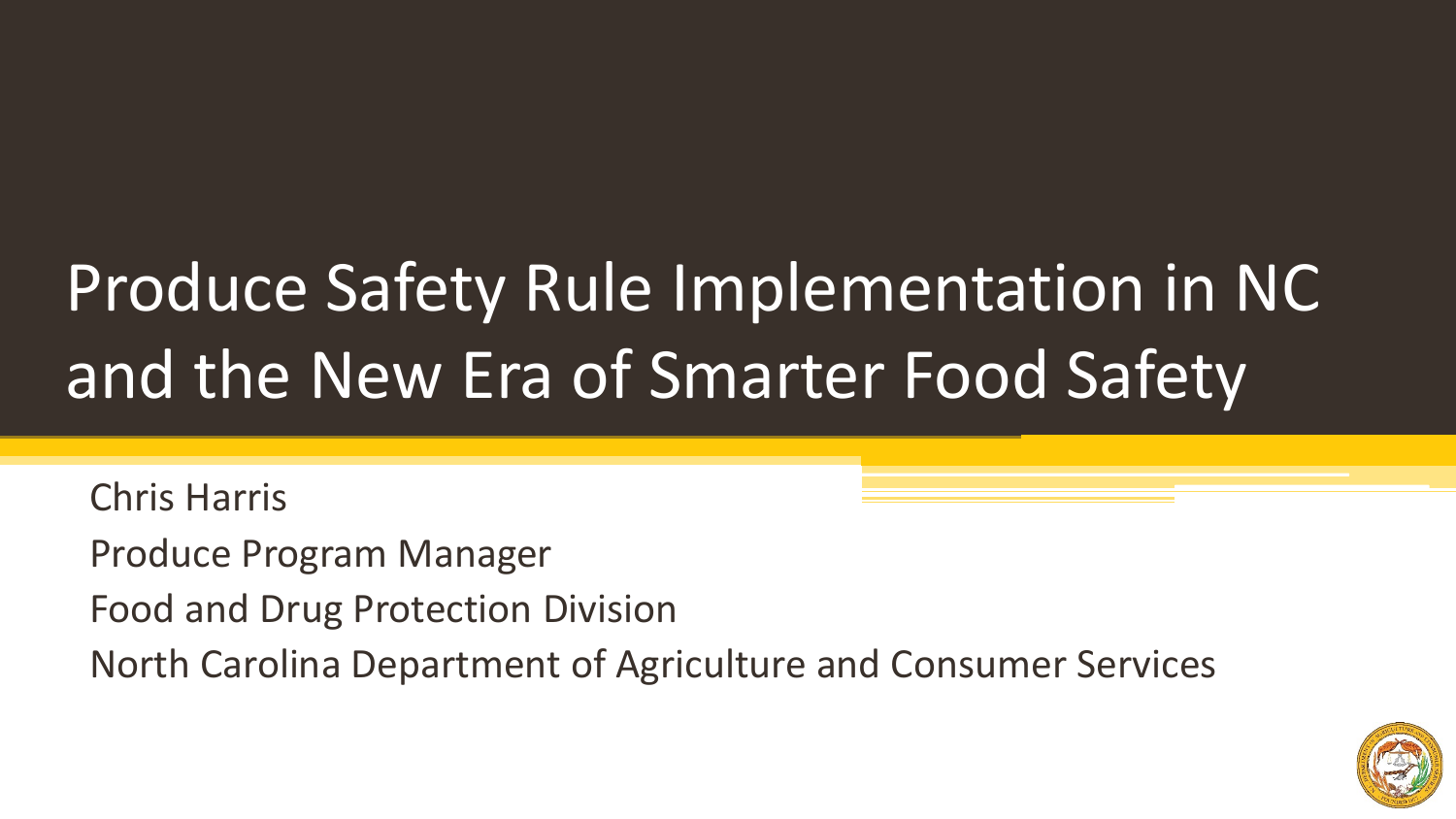#### Part 1: Produce Safety Rule Implementation in NC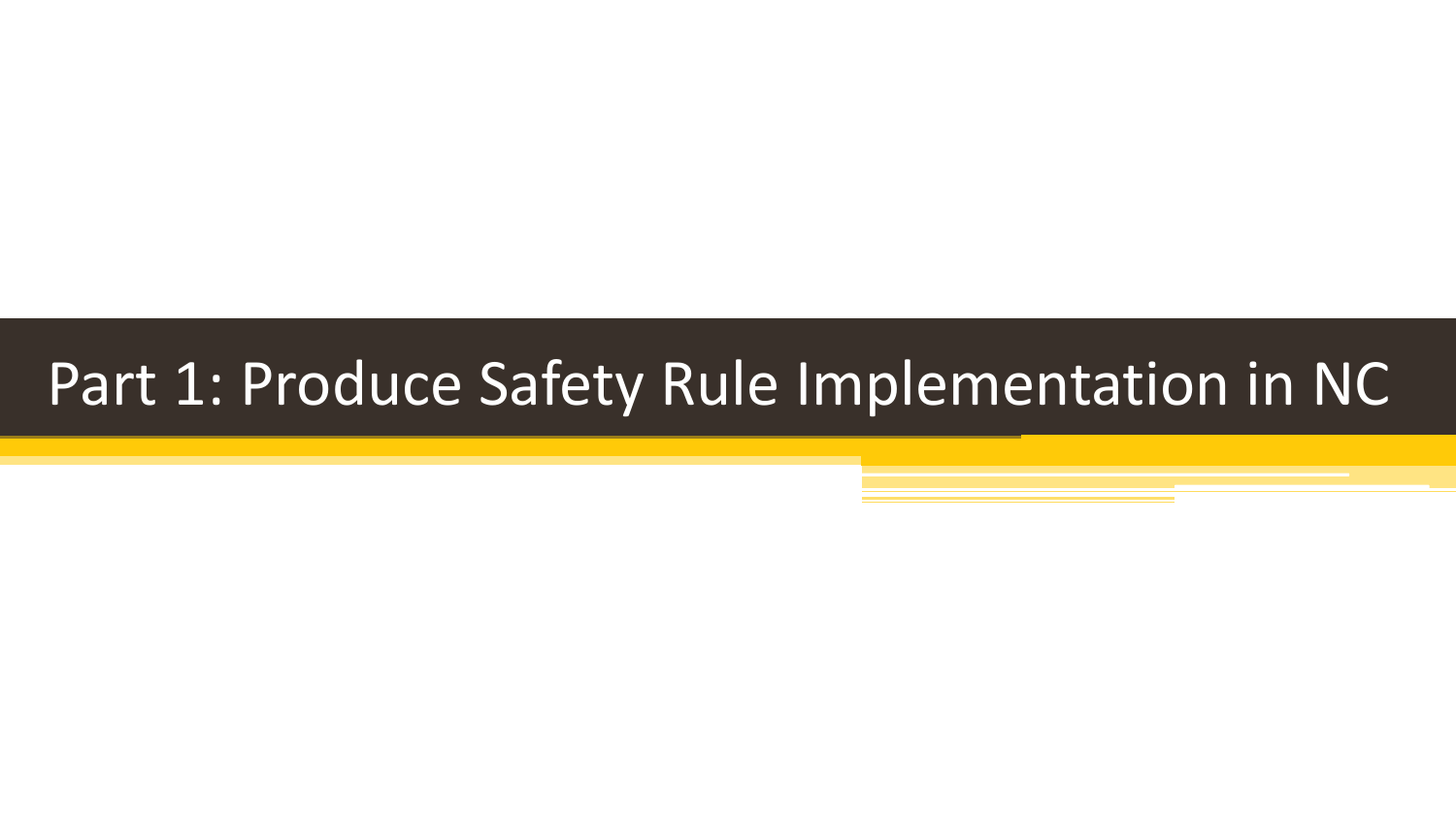#### Food Safety and Modernization Act (FSMA)

#### **1. Produce Safety**

- 2. Preventive Controls for Human Food
- 3. Preventive Controls for Food for Animals
- 4. Foreign Supplier Verification Program
- 5. Third Party Accreditation
- 6. Intentional Adulteration
- 7. Sanitary Transportation of Food

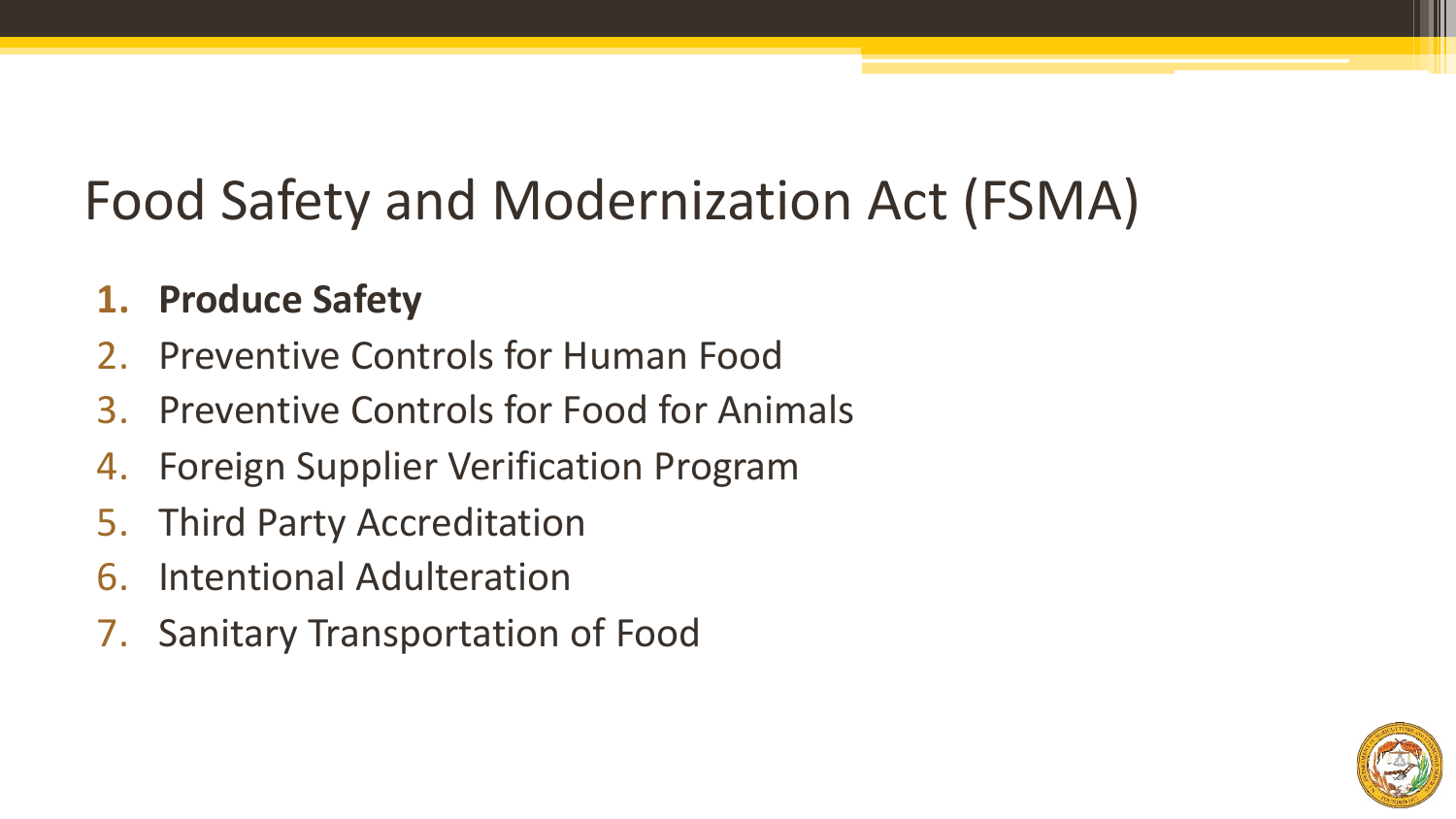#### FSMA Produce Safety Rule (PSR)

- Signed into law January 4, 2011
- Produce farm food safety
- Established science based minimum standards for the safe growing, harvesting, packing, and holding of produce for human consumption
- Developed a "farm to fork" approach to food safety with a focus on preventing the spread of foodborne illness causing pathogens in fresh fruit and vegetable agriculture
- Directs the creation of an integrated food safety system in partnership with federal, state, and local authorities

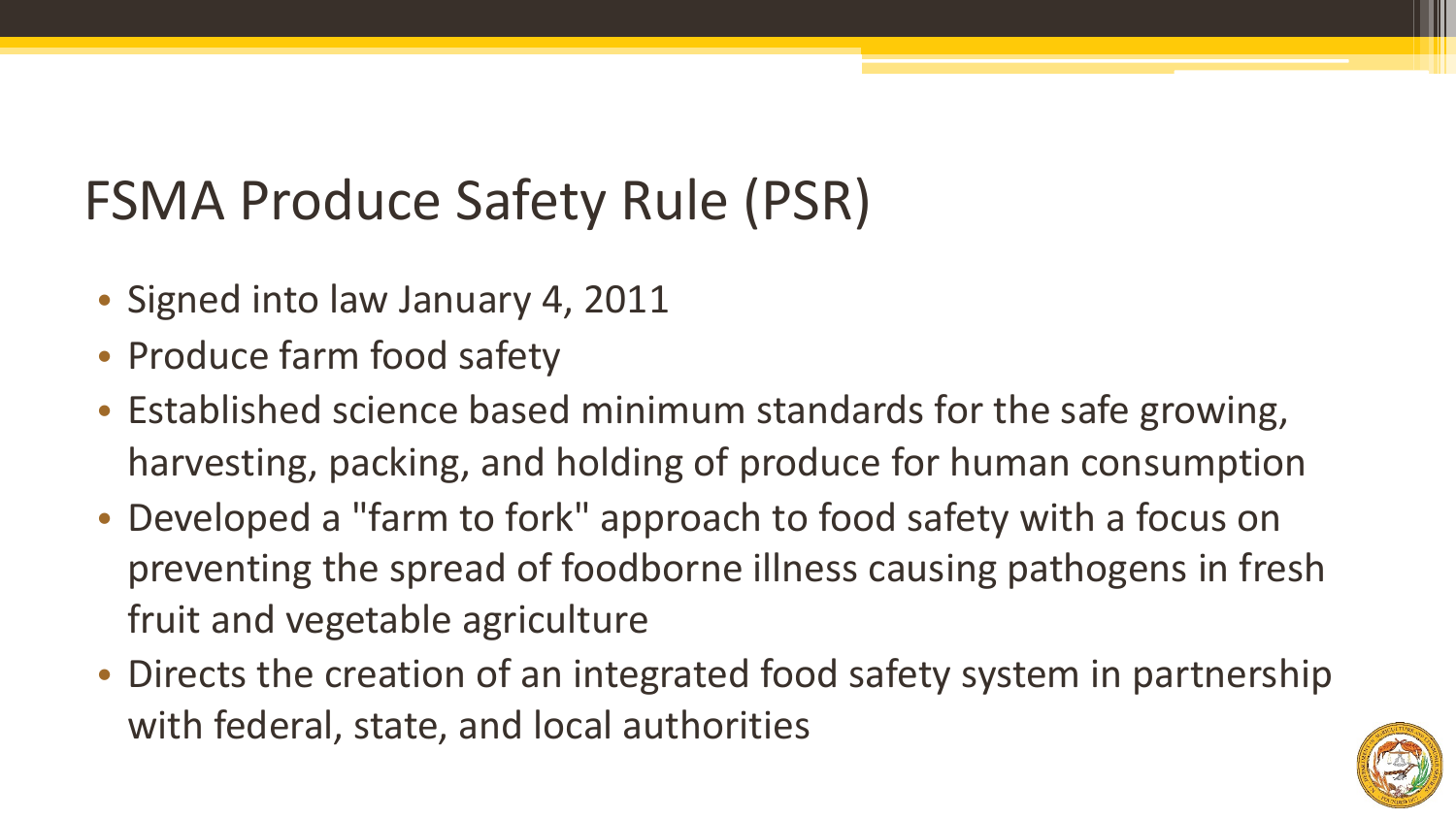#### Farm Coverage Under the PSR

- Not covered, not a farm
- Not covered due to sales (less than \$28,561)
- Not covered due to commodity
- Not covered, on farm consumption
- Processing Exempt
- Qualified Exempt
- Very Small Farm (\$28,561-\$250,000)
- Small Farm (\$250,000-\$571,214)
- Large Farm (over \$571,214)

Farms receiving inspections by the NCDA&CS Produce Safety Program

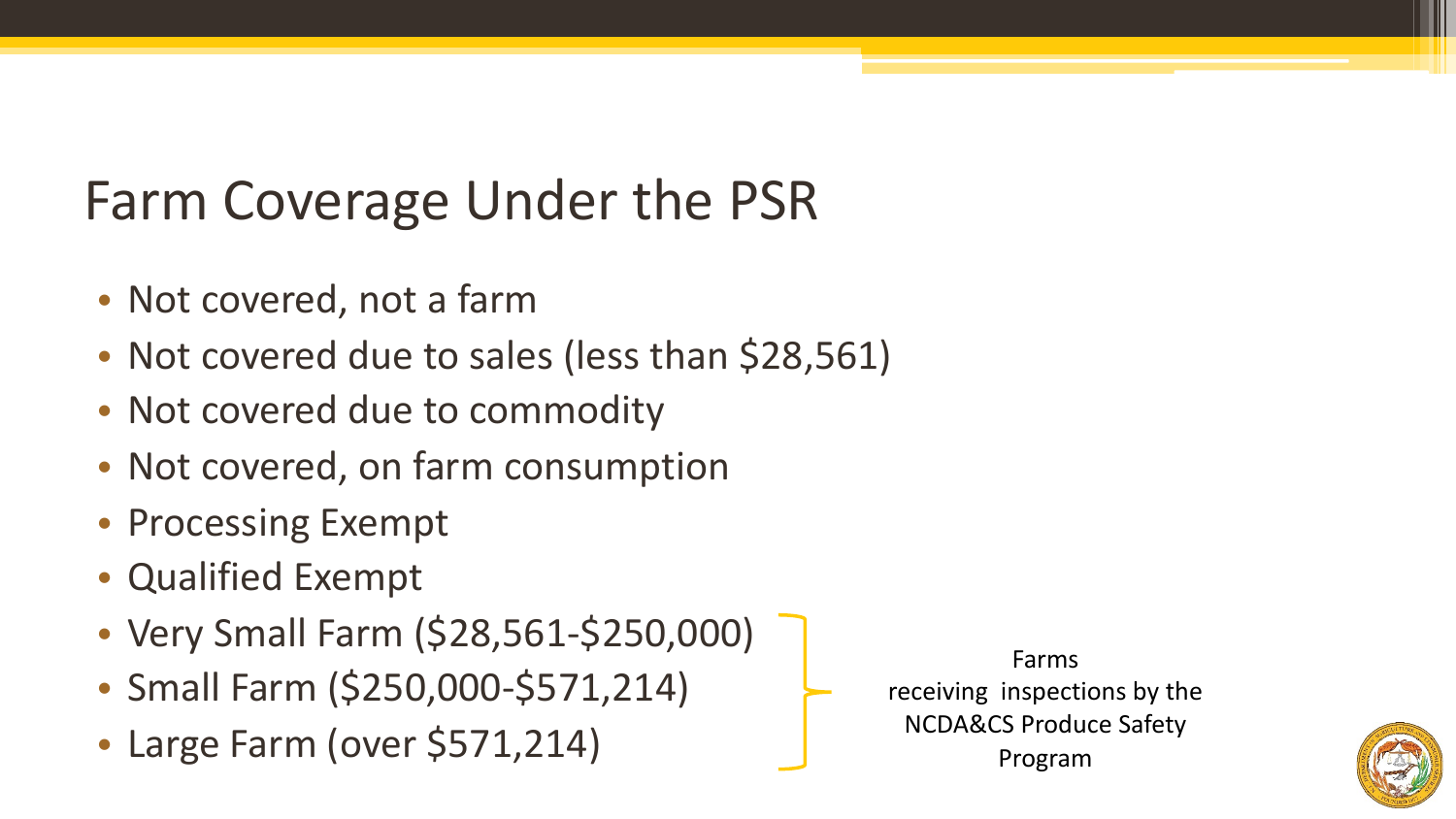#### Produce Covered by the PSR

#### • Produce commonly consumed raw:

▫ Almonds, apples, apricots, apriums, Artichokes- globe-type, Asian pears, avocados, babacos, bananas, Belgian endive, blackberries, blueberries, boysenberries, brazil nuts, broad beans, broccoli, Brussels sprouts, burdock, cabbages, Chinese cabbages (Bok Choy, mustard, and Napa), cantaloupes, carambolas, carrots, cauliflower, celeriac, celery, chayote fruit, cherries (sweet), chestnuts, chicory (roots and tops), citrus (such as clementine, grapefruit, lemons, limes, mandarin, oranges, tangerines, tangors, and uniq fruit), cowpea beans, cress-garden, cucumbers, curly endive, currants, dandelion leaves, fennel-Florence, garlic, genip, gooseberries, grapes, green beans, guavas, herbs (such as basil, chives, cilantro, oregano, and parsley), honeydew, huckleberries, Jerusalem artichokes, kale, kiwifruit, kohlrabi, kumquats, leek, lettuce, lychees, macadamia nuts, mangos, other melons (such as Canary, Crenshaw and Persian), mulberries, mushrooms, mustard greens, nectarines, onions, papayas, parsnips, passion fruit, peaches, pears, peas, peas-pigeon, peppers (such as bell and hot), pine nuts, pineapples, plantains, plums, plumcots, quince, radishes, raspberries, rhubarb, rutabagas, scallions, shallots, snow peas, soursop, spinach, sprouts (such as alfalfa and mung bean), strawberries, summer squash (such as patty pan, yellow and zucchini), sweetsop, Swiss chard, taro, tomatoes, turmeric, turnips (roots and tops), walnuts, watercress, watermelons, and yams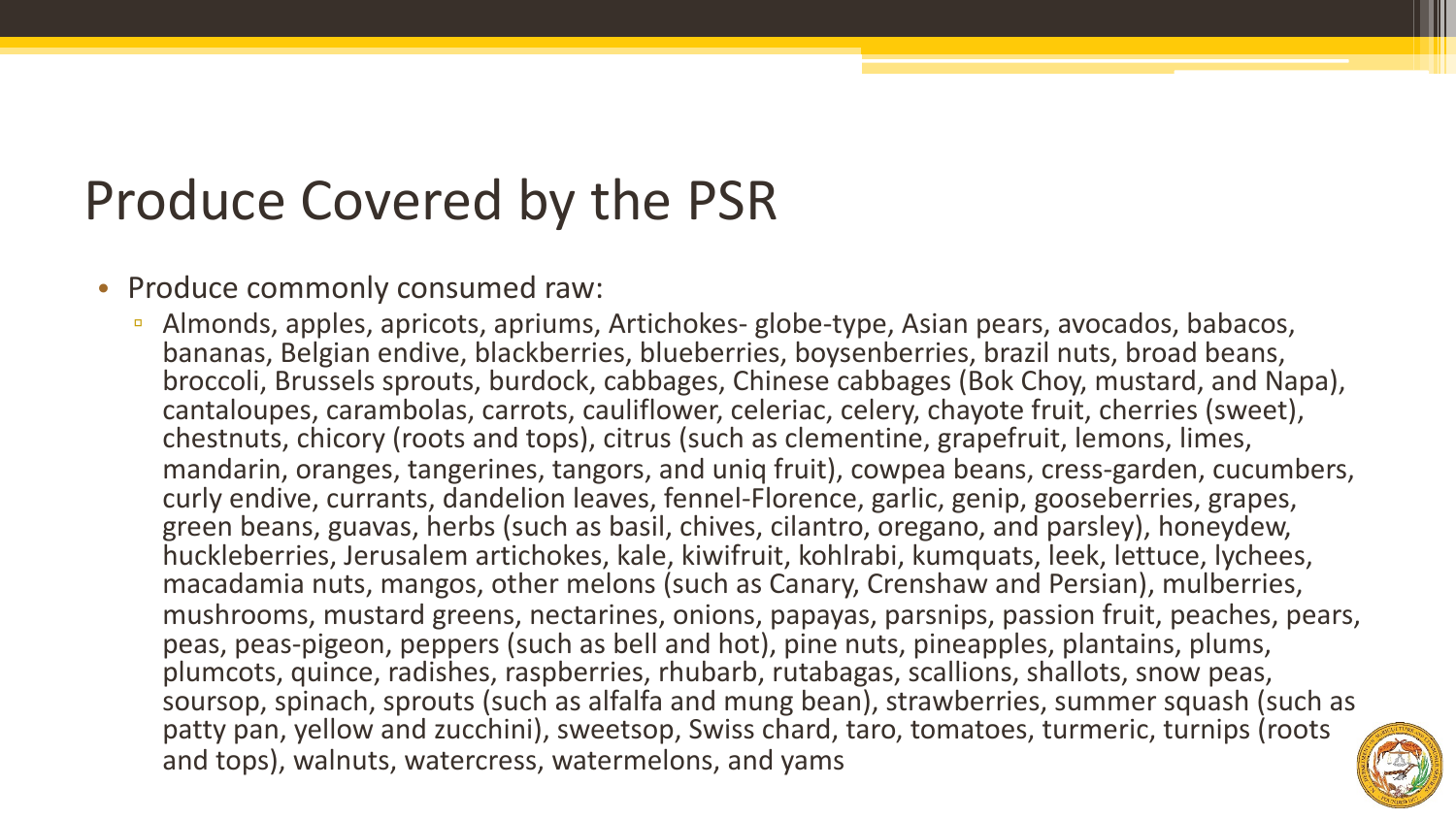#### Produce Not Covered by the PSR

- Produce NOT commonly consumed raw:
	- Asparagus; black beans, great Northern beans, kidney beans, lima beans, navy beans, and pinto beans; garden beets, (roots and tops) and sugar beets; cashews; sour cherries; chickpeas; cocoa beans; coffee beans; collards; sweet corn; cranberries; dates; dill (seeds and weed); eggplants; figs; ginger; horseradish; hazelnuts; lentils; okra; peanuts; pecans; peppermint; potatoes; pumpkins; winter squash; sweet potatoes; and water chestnuts

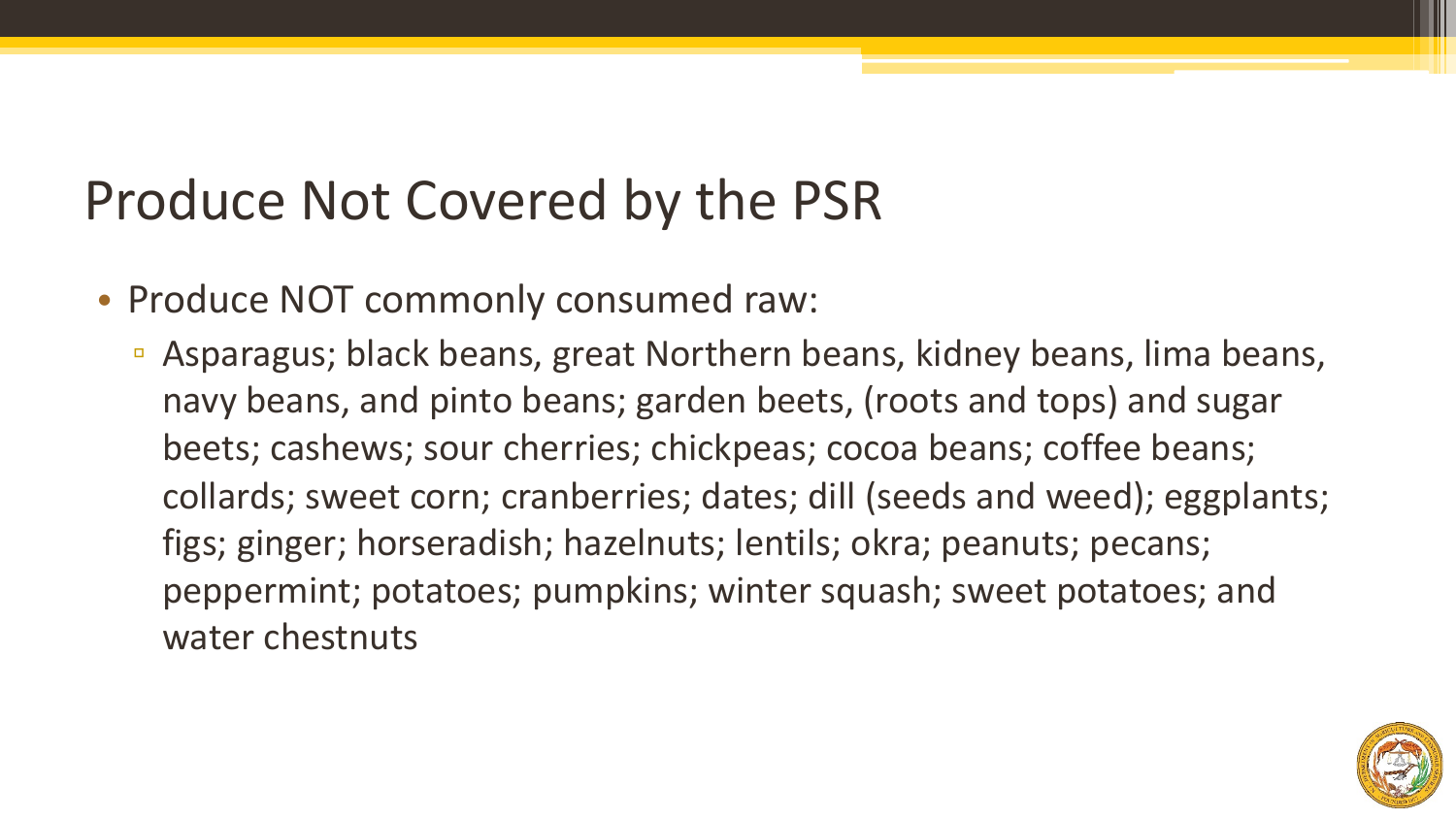#### A covered farm that must comply with the Produce Safety Rule must adhere to:

- The Produce Safety Rule, CFR 112
	- Worker Health, Hygiene, and Training
	- Agricultural Water for Pre- and Post-harvest Uses (Proposed)
	- Biological Soil Amendments
	- Domesticated and Wild Animals
	- Equipment, Tools, Buildings, and Sanitation
	- Required Records

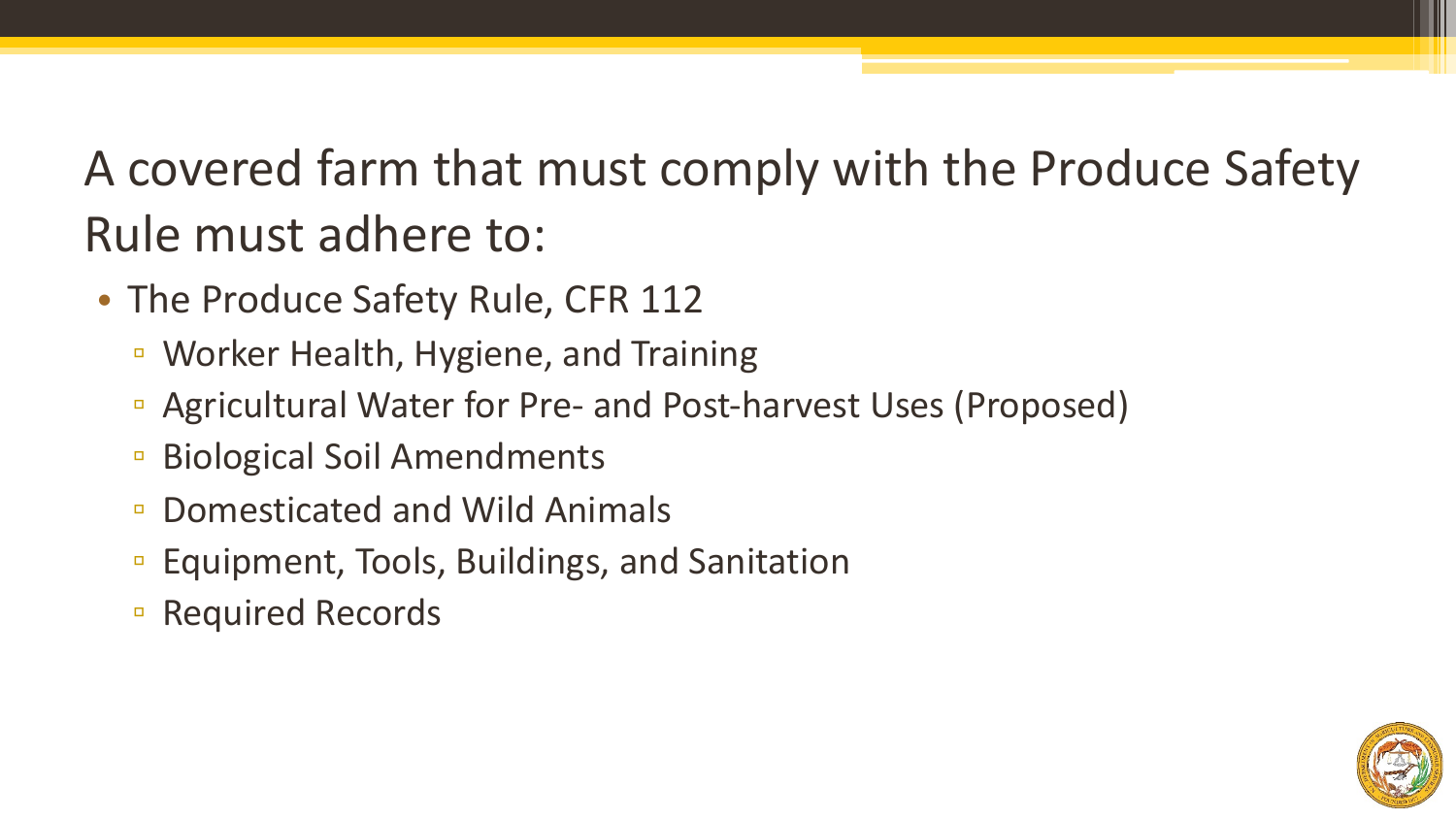#### NC and the Produce Safety Rule

- North Carolina had complete adoption of the Produce Safety Rule in May of 2018
- The NCDA&CS Produce Safety Program is the agency conducting inspections in North Carolina

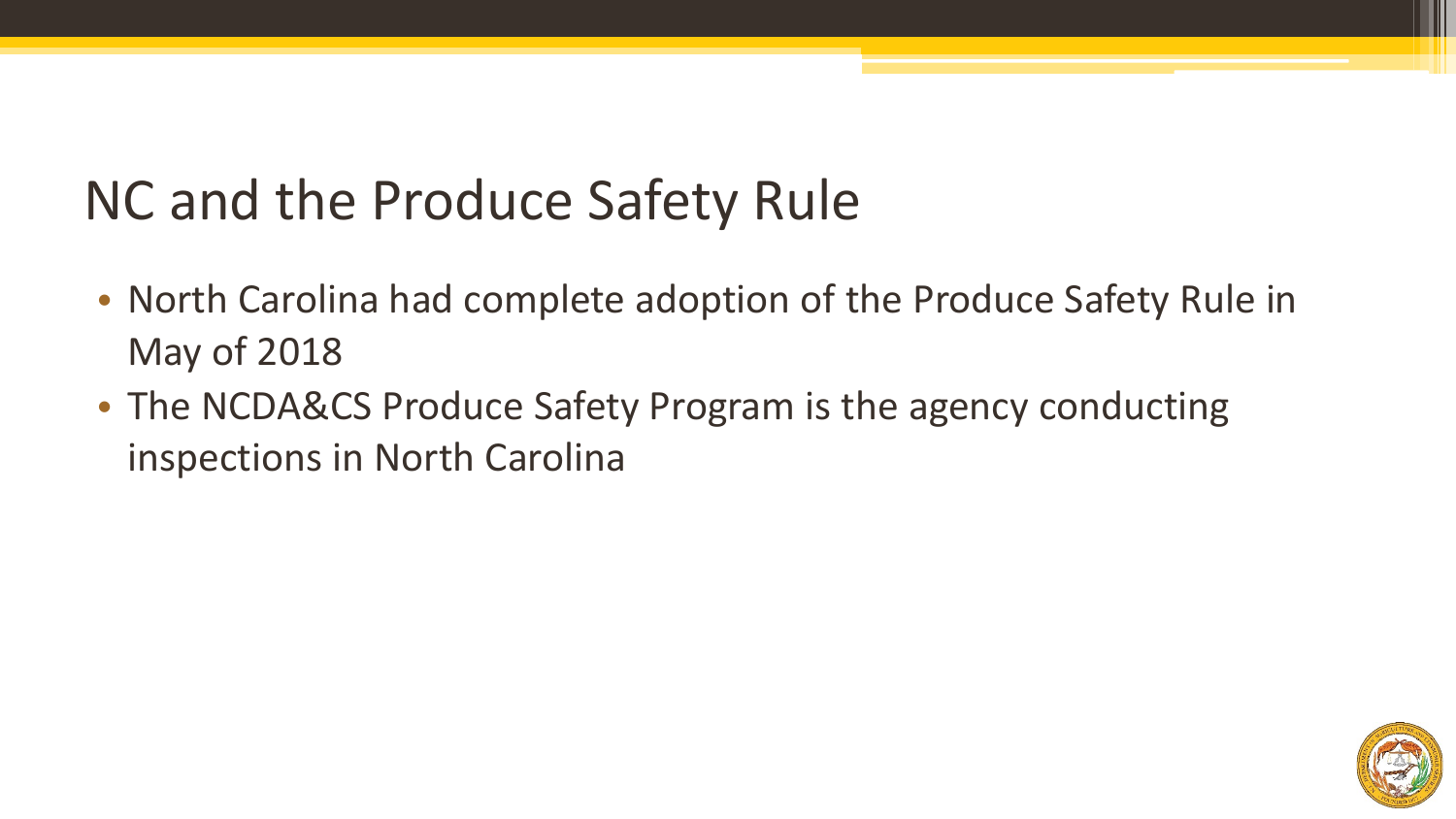#### The NCDA&CS Produce Safety Program Team

- Produce Program Manager- Chris Harris
- Compliance Officer- Ryan Knox
- Outreach Coordinator- Sarah Cope
- Produce Regulatory Specialist- Lucy Love
- Produce Regulatory Specialist- Bryan Harris
- Produce Regulatory Specialist- Greg Fillmore
- Ag Program Specialist- Stan Biconish

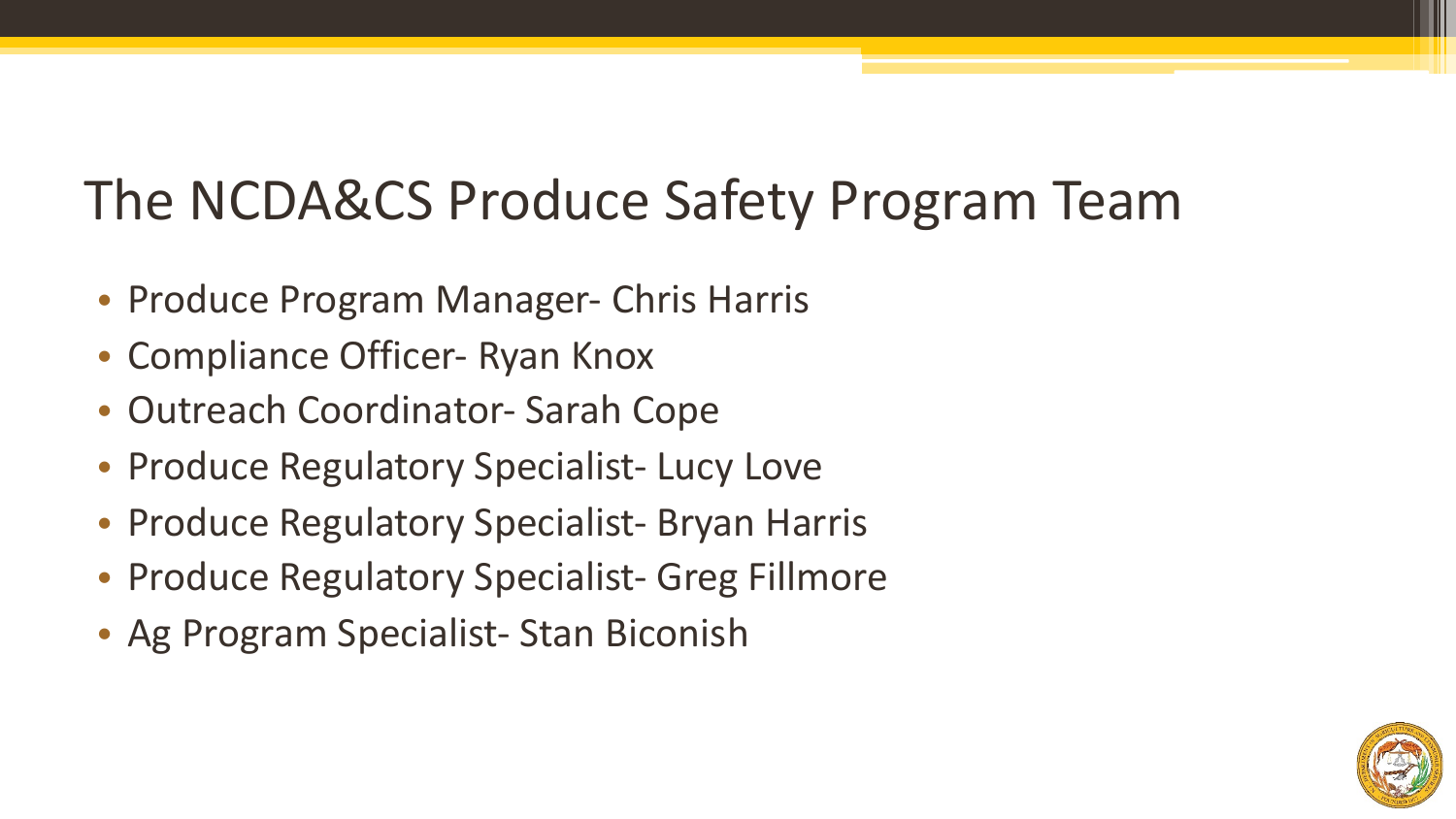#### Educate Before and While We Regulate

- Path C State
	- Outreach and education
	- Inspections and compliance

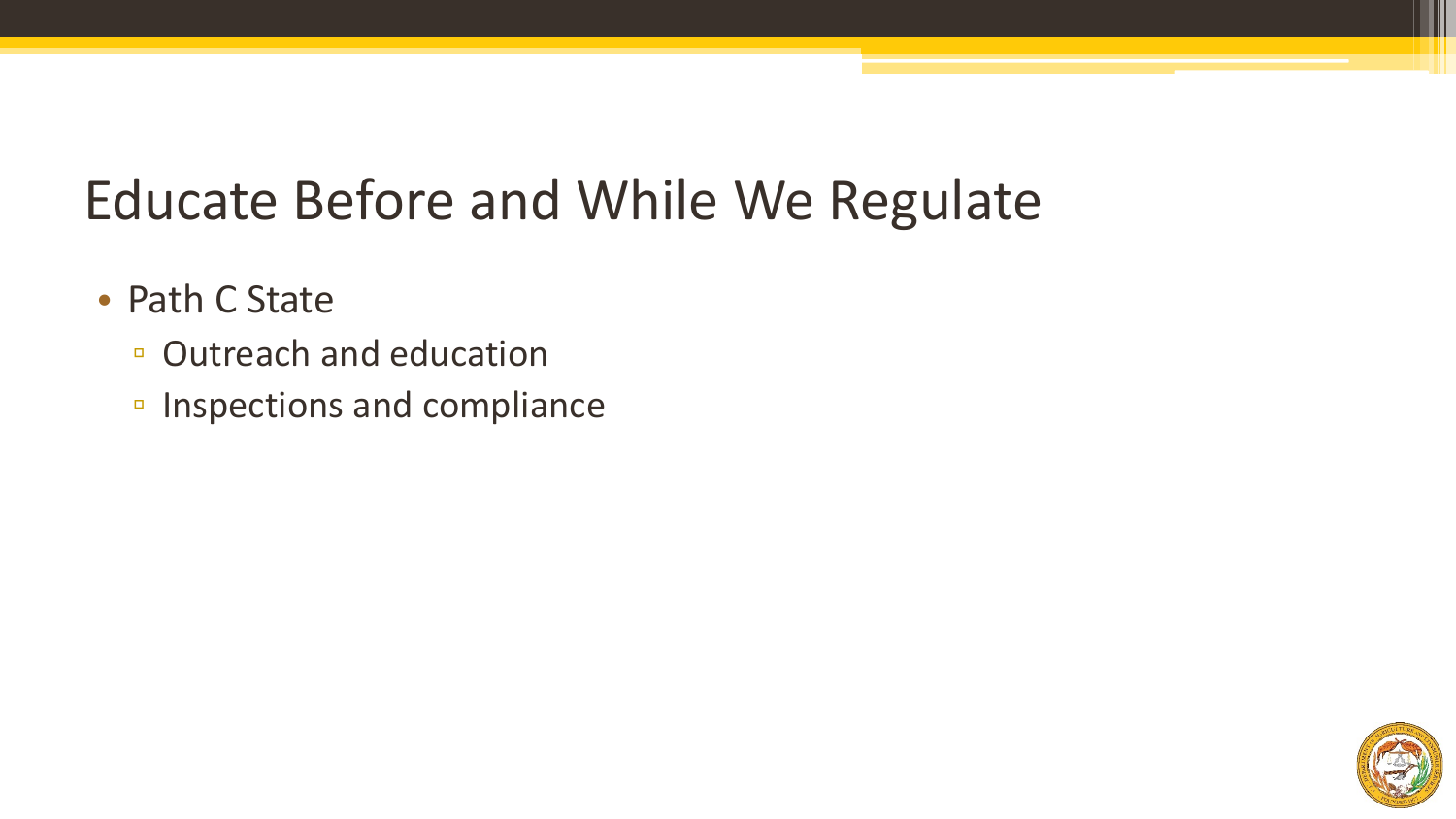#### Outreach and Education

- Partnering with collaborators to host workshops
- Produce Safety Alliance Grower Training Courses
- On-Farm Readiness Reviews
- Educational farm visits
- Outreach tables and presentations
- Produce Safety Field Days

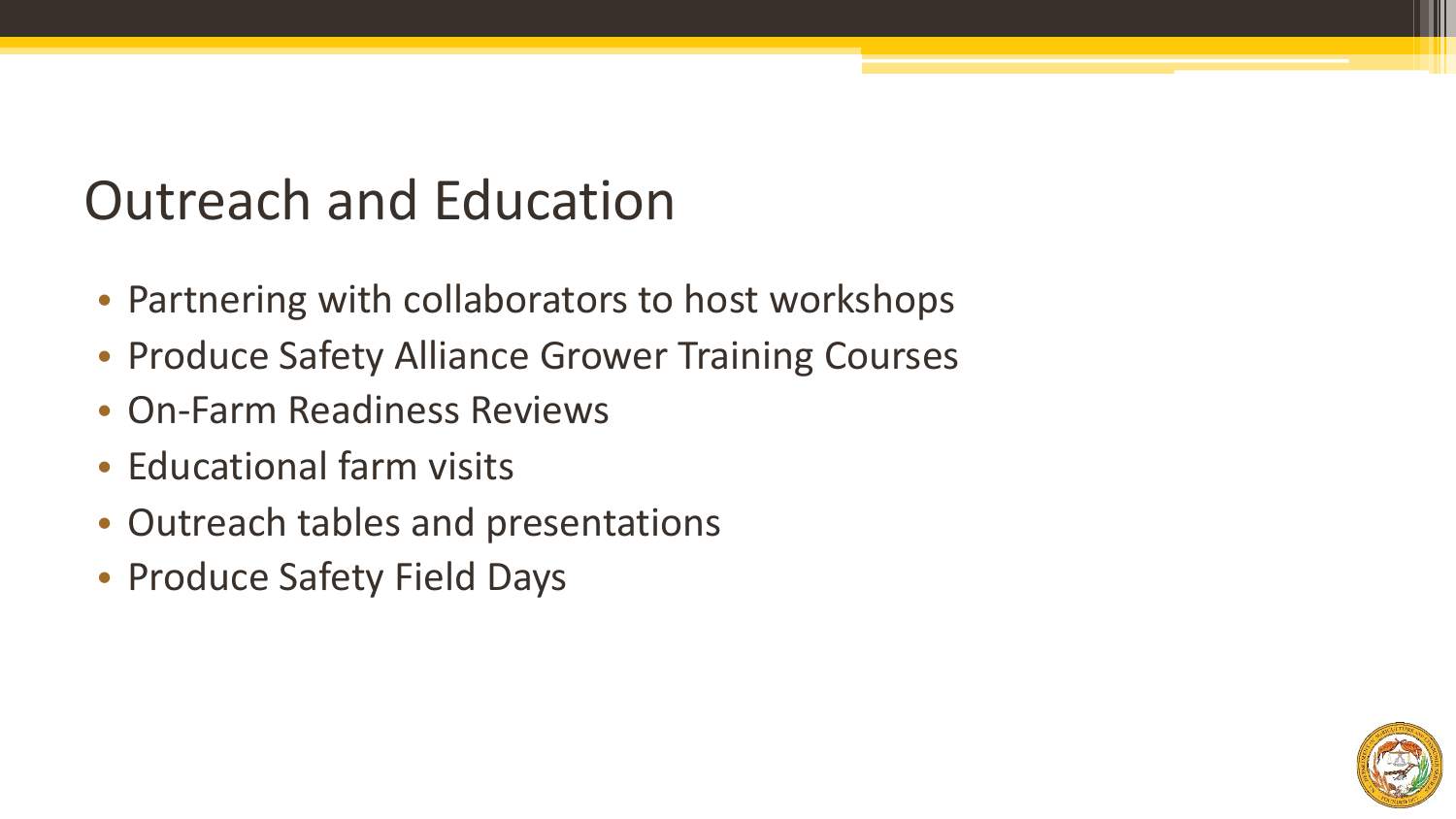### Collaboration

- NC State Extension/NC Cooperative Extension
- NC State University
- NC A&T University
- NC Fresh Produce Safety Task Force
- NC Governor's Food Safety and Defense Task Force
- International Fresh Produce Association
- NC Farm Bureau Federation
- Carolina Farm Stewardship Association
- U.S. Food and Drug Administration
- National Association of State Departments of Agriculture
- Association of Food and Drug Officials

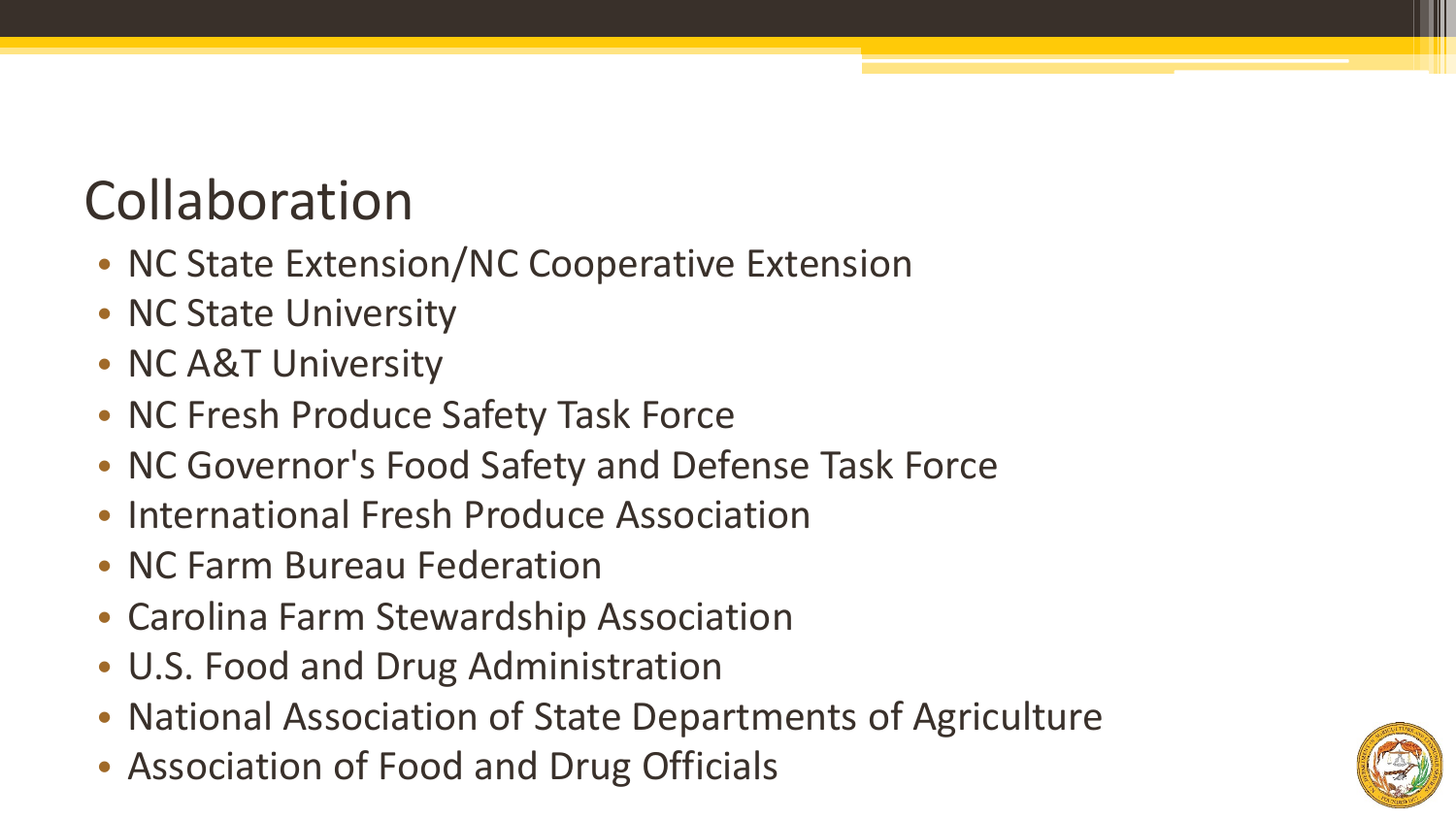#### Farm Verification

- Every produce farm in the state, no matter their size, is encouraged to verify their farm with the Produce Safety Program so we have their most up-to-date contact information for outreach and education purposes
- So far we have 735 verified farms
	- Out of those 735 only some of them are covered farms that are eligible for inspection, this includes large, small, and very small farms according to the Produce Safety Rule
- Even if a farm isn't covered under the Produce Safety Rule we would still like to verify that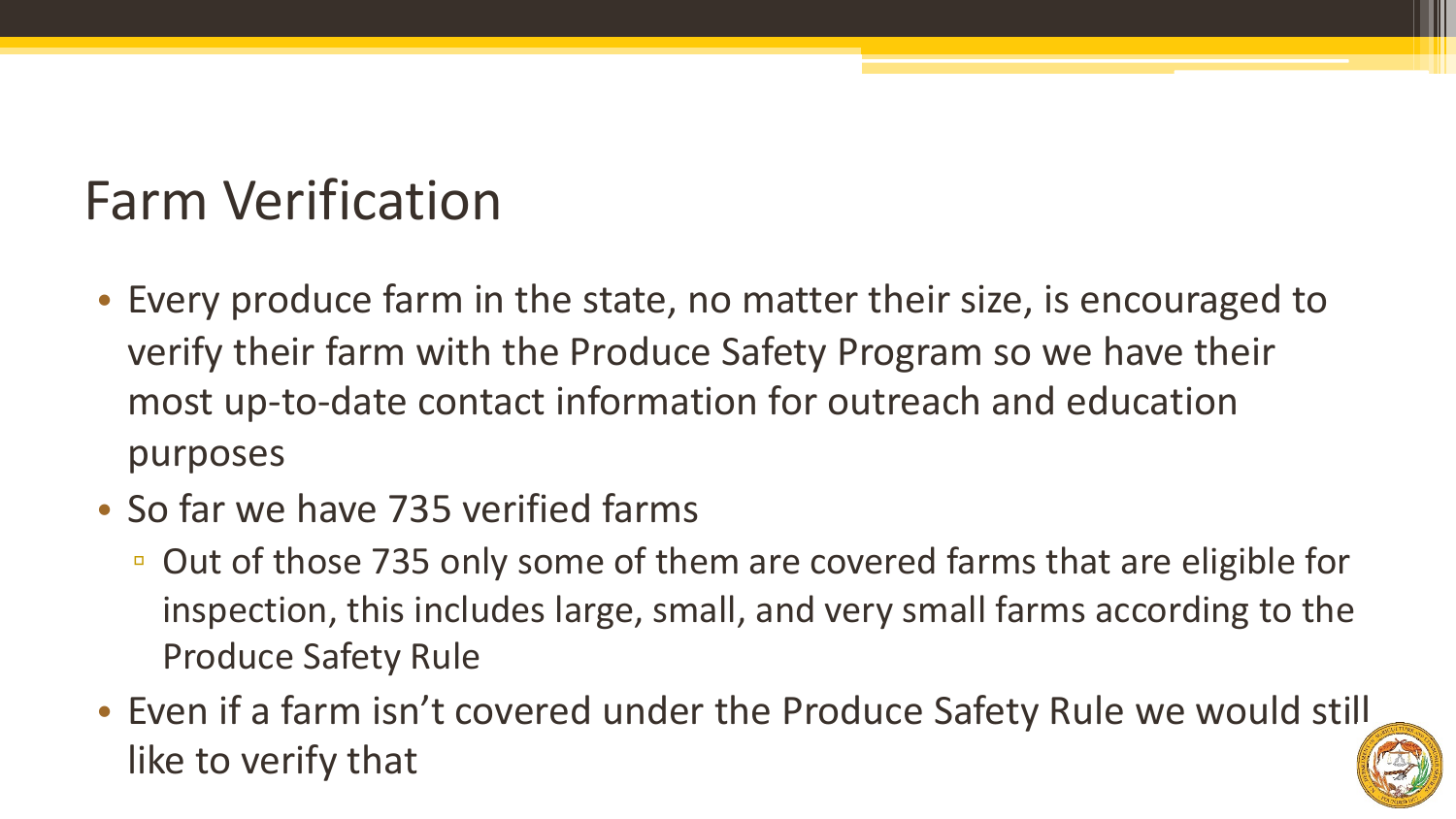#### Produce Farm Inspections

- Initial inspections are educational
- Large, Small, and Very Small Farms are all currently eligible for inspection
- Inspection flow:
	- Inspection scheduling
	- Pre-inspection call
	- Day of the inspection
	- Notice of inspection
	- Initial interview
	- Walk-through of the farm
	- Exit interview

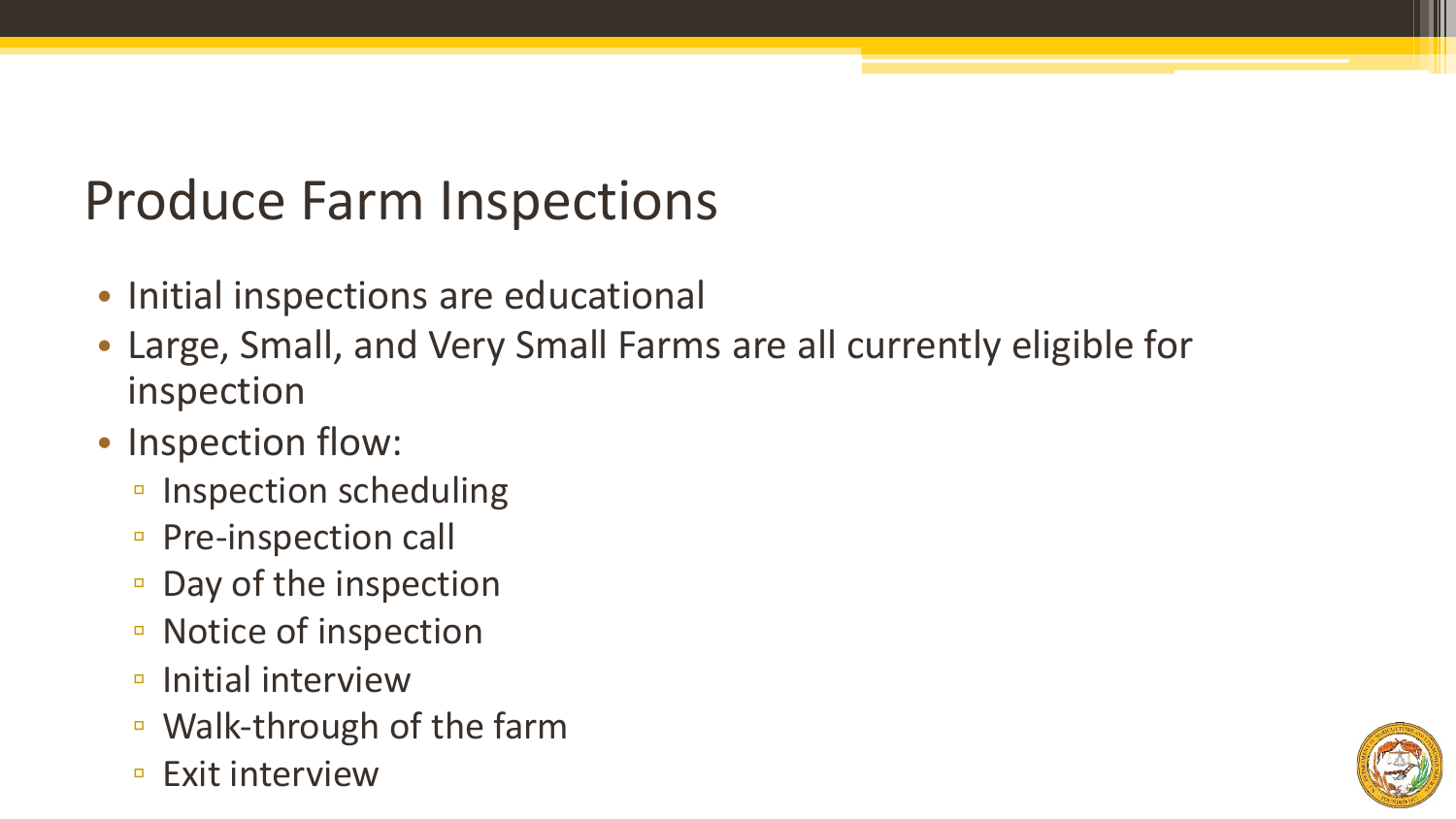#### Inspection Information

- On an inspection we collect generic farm information and information as it relates to the Produce Safety Rule
- Compliance receives the inspection document 4056 and a summary sheet from the lead inspector
- Compliance compiles inspection information to facilitate work planning and determine if further compliance actions are needed
- The information compiled during inspections is used to create trainings and observe trends to focus on areas where resources can be utilized

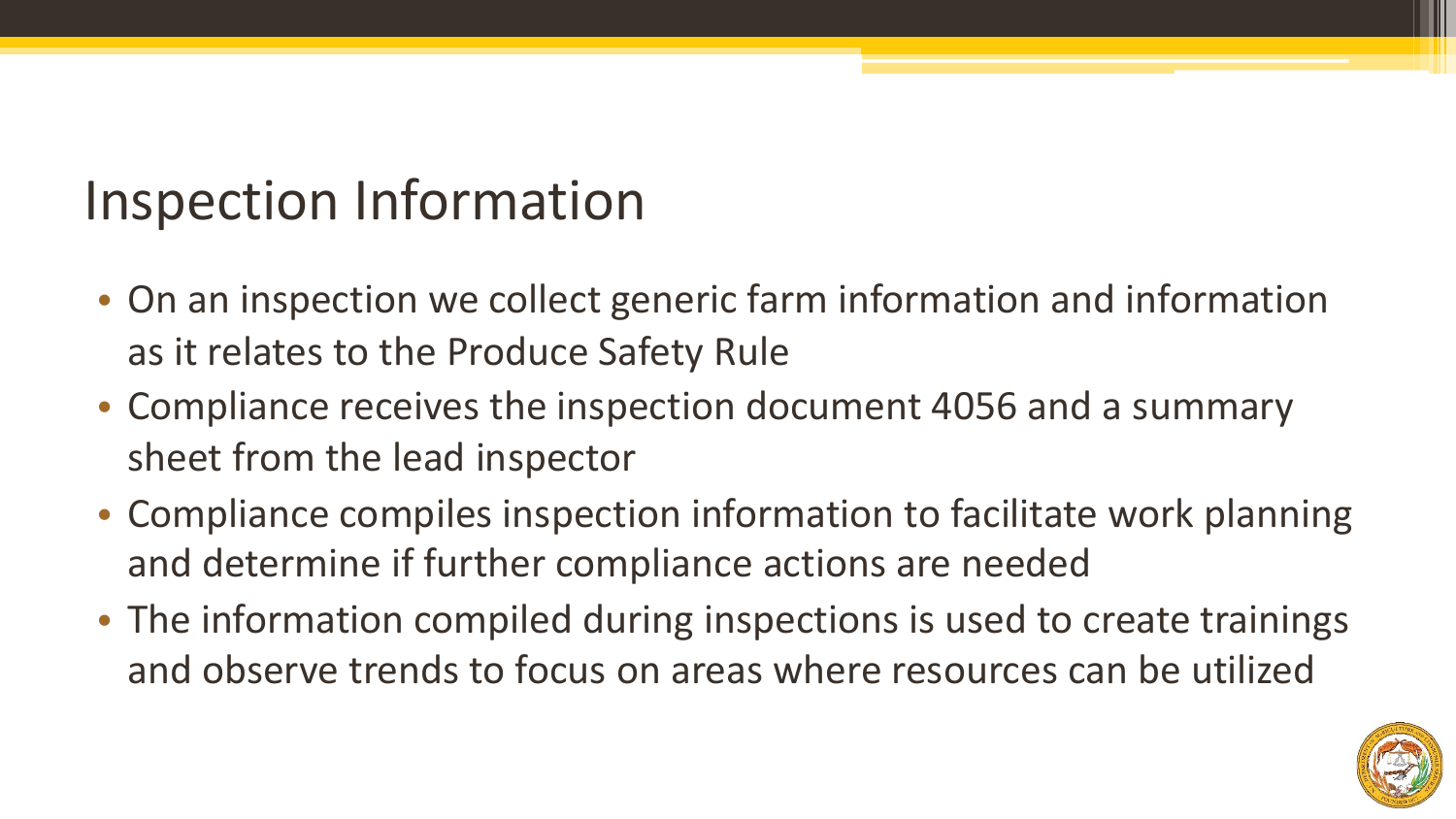#### Part 2: New Era of Smarter Food Safety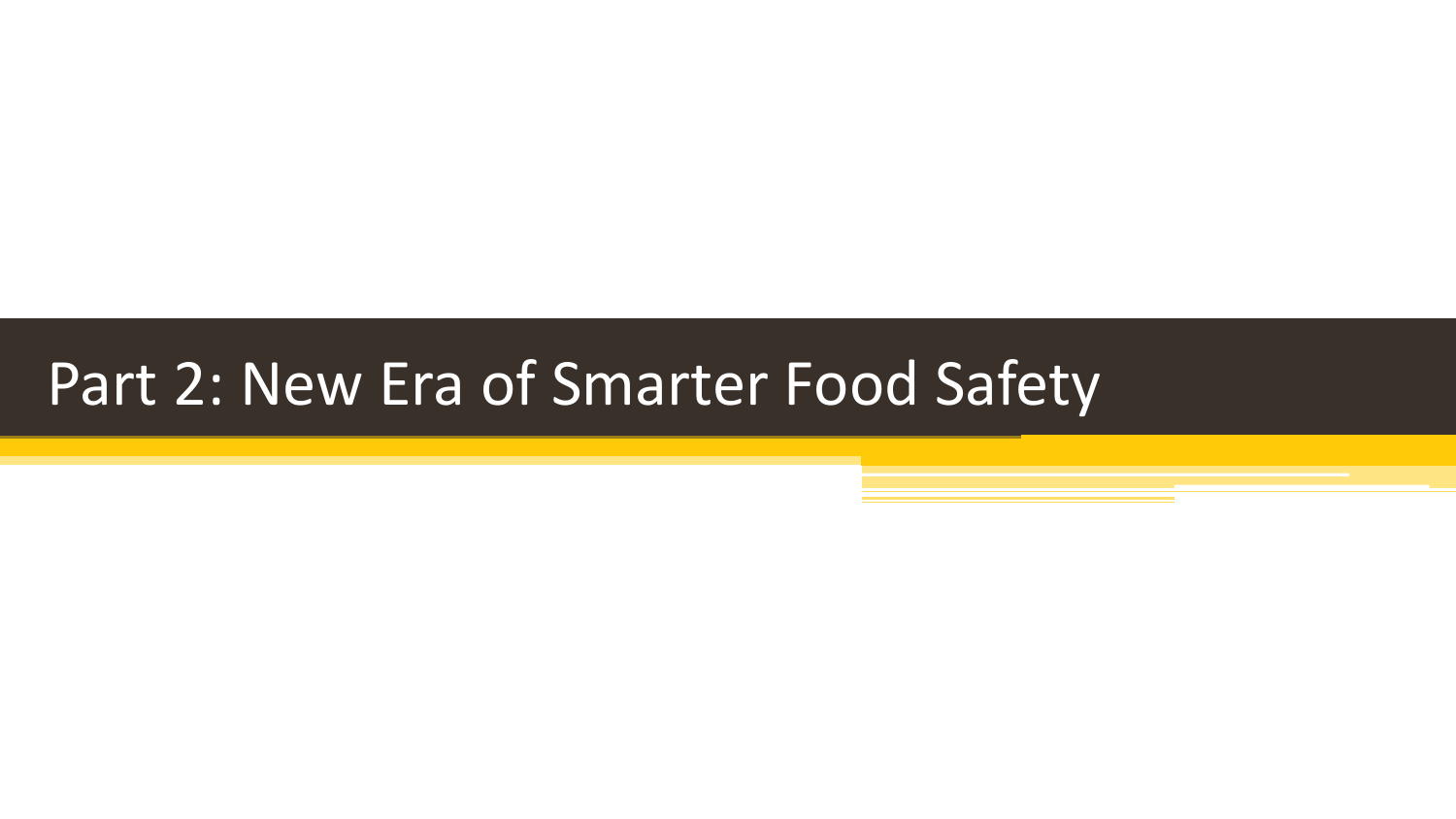## New Era of Smarter Food Safety in NC's Produce Safety Program

- 1. Tech-enabled Traceability
	- Inspection software
- 2. Smarter Tools and Approaches for Prevention and Outbreak Response
	- Outreach and education
	- Policies and procedures for response
- 3. New Business Models and Retail Modernization
	- Outreach and education
- 4. Food Safety Culture
	- Promoting produce safety in NC

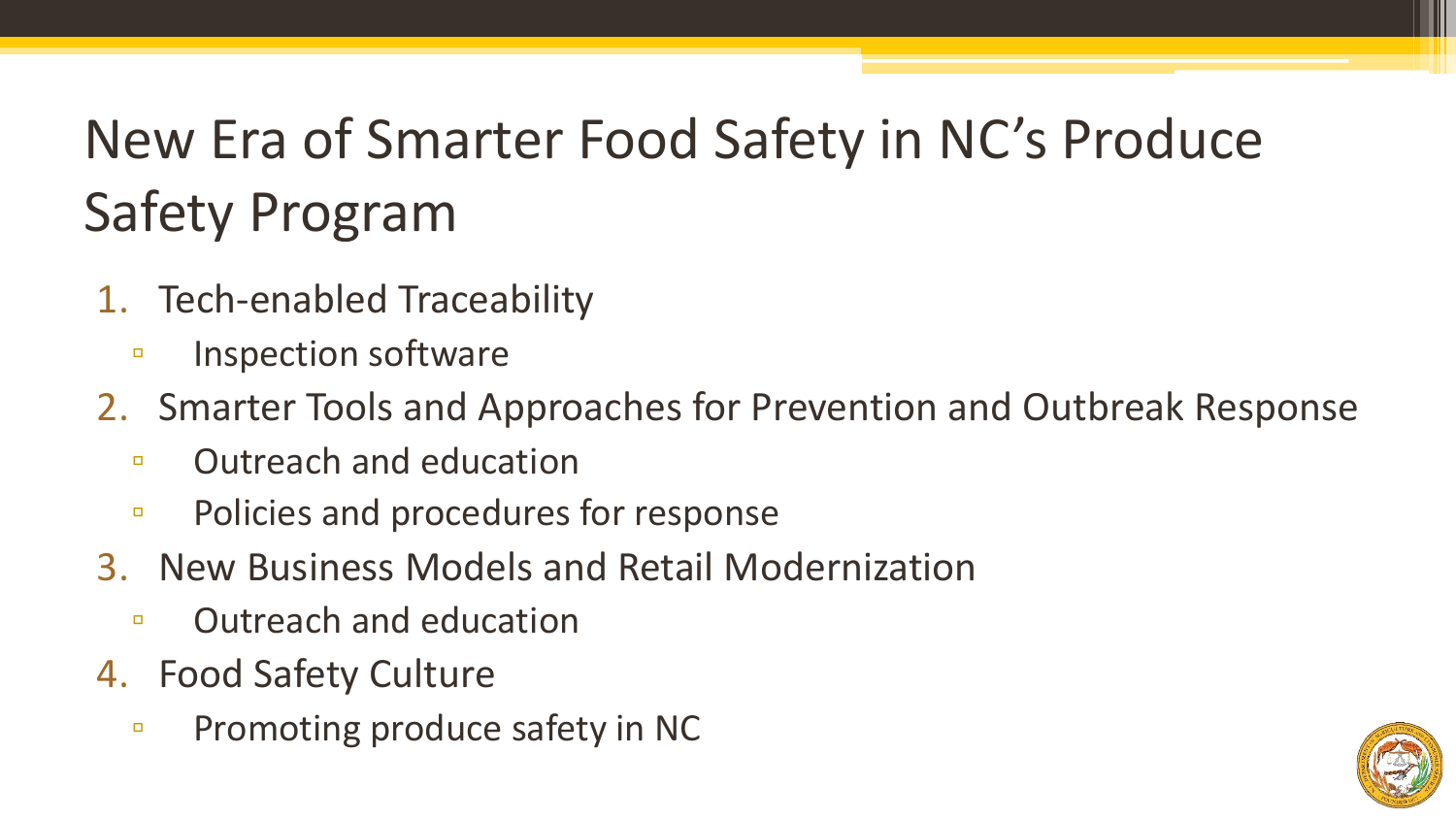#### Tech-enabled Traceability

- NC has obtained an inspection software platform, WinWam, to conveniently house all verified farm information
	- This allows for quick and easy searches if needed

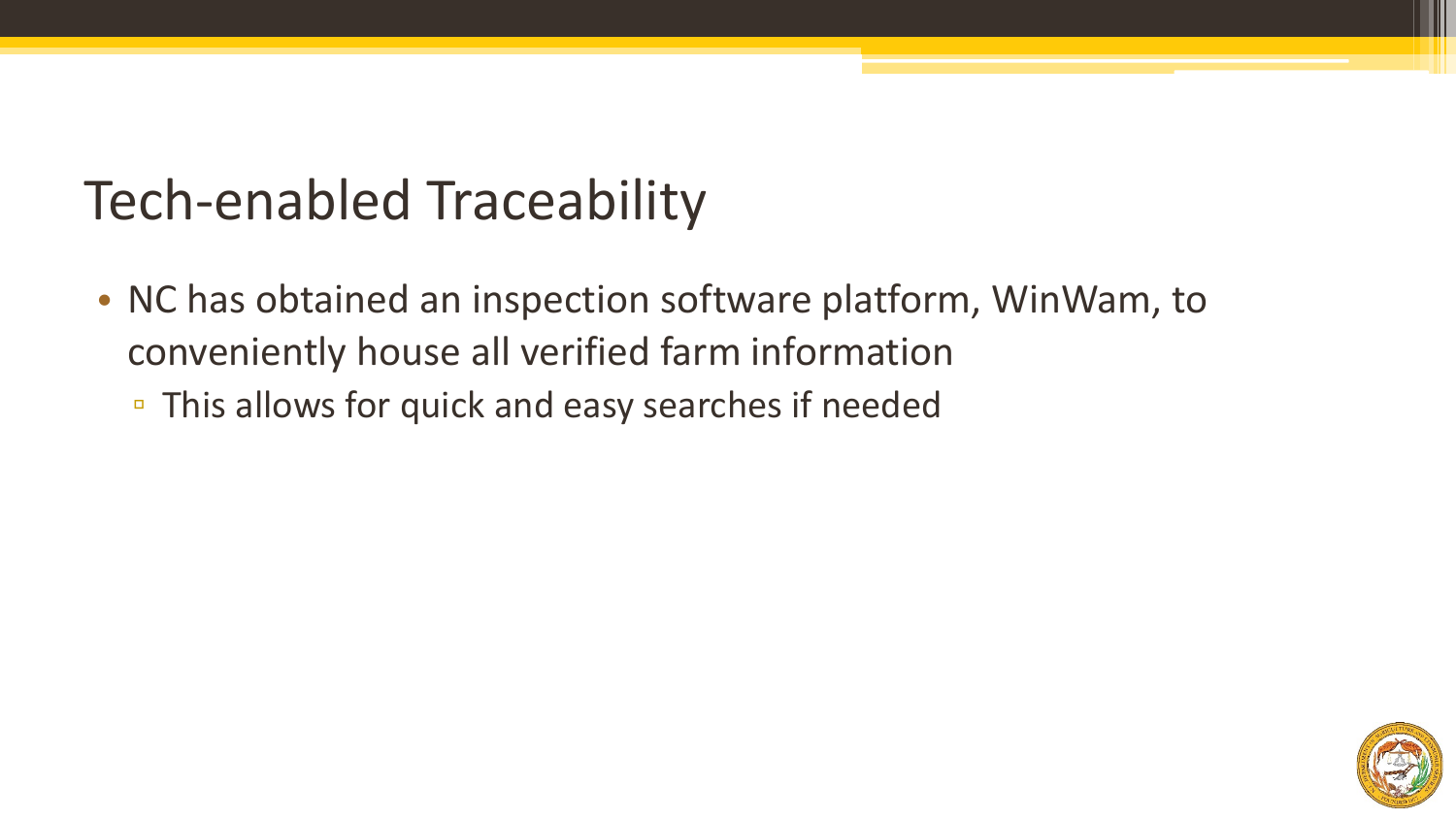## Smarter Tools and Approaches for Prevention and Outbreak Response

- Prevention:
	- Education and technical assistance regarding the PSR
	- Educate before and while we regulate
- Response:
	- Policy for Approach to Conducting Illness Outbreak Responses, Emergency Responses, Recalls, Complaints, and Investigations
	- Food Emergency Response Plan Procedure

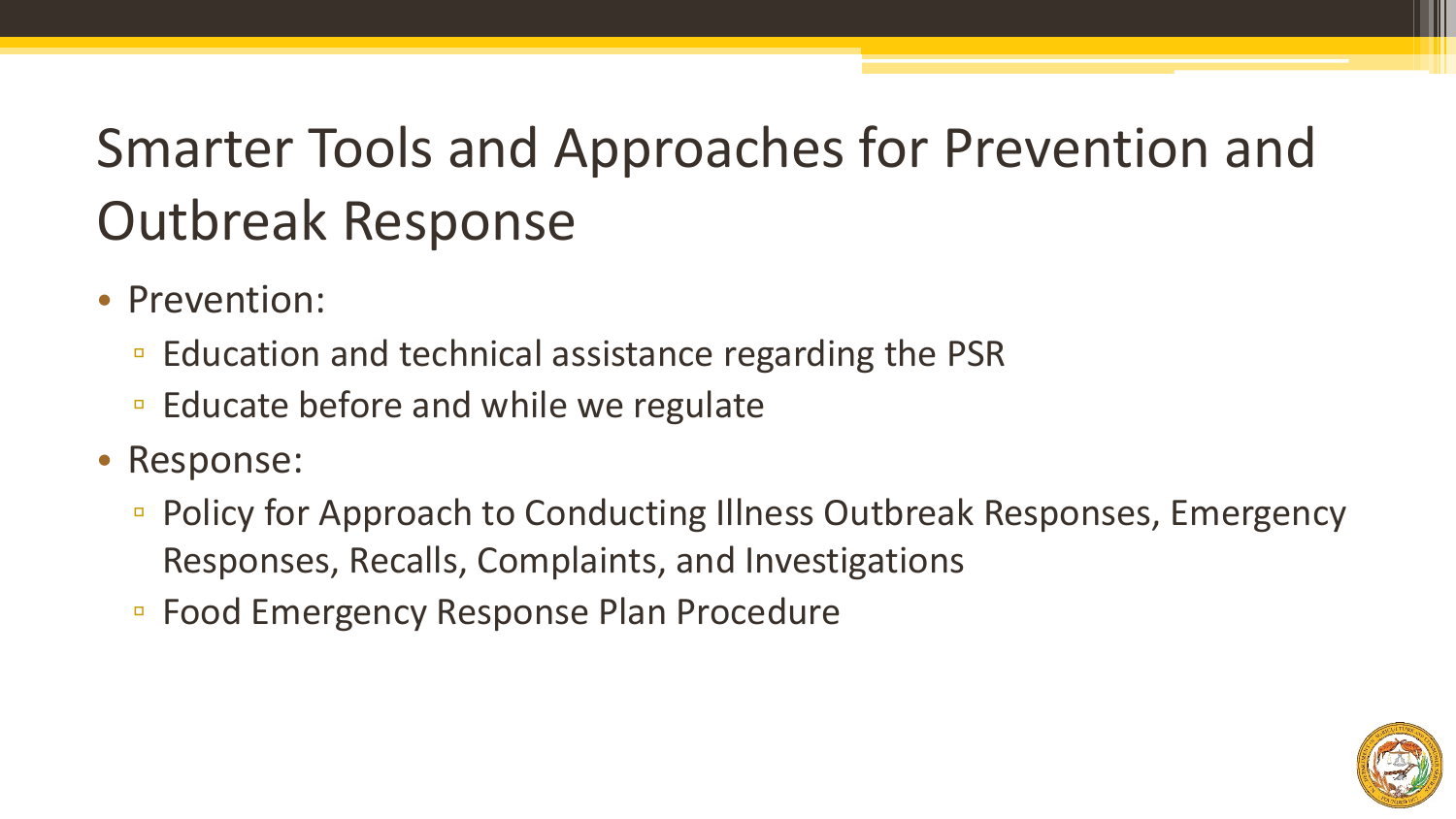#### New Business Models and Retail Modernization

• The Produce Safety Program collaborates with a variety of different groups, programs, agencies, and associations to provide produce growers in NC with education regarding new and modern approaches to produce safety practices

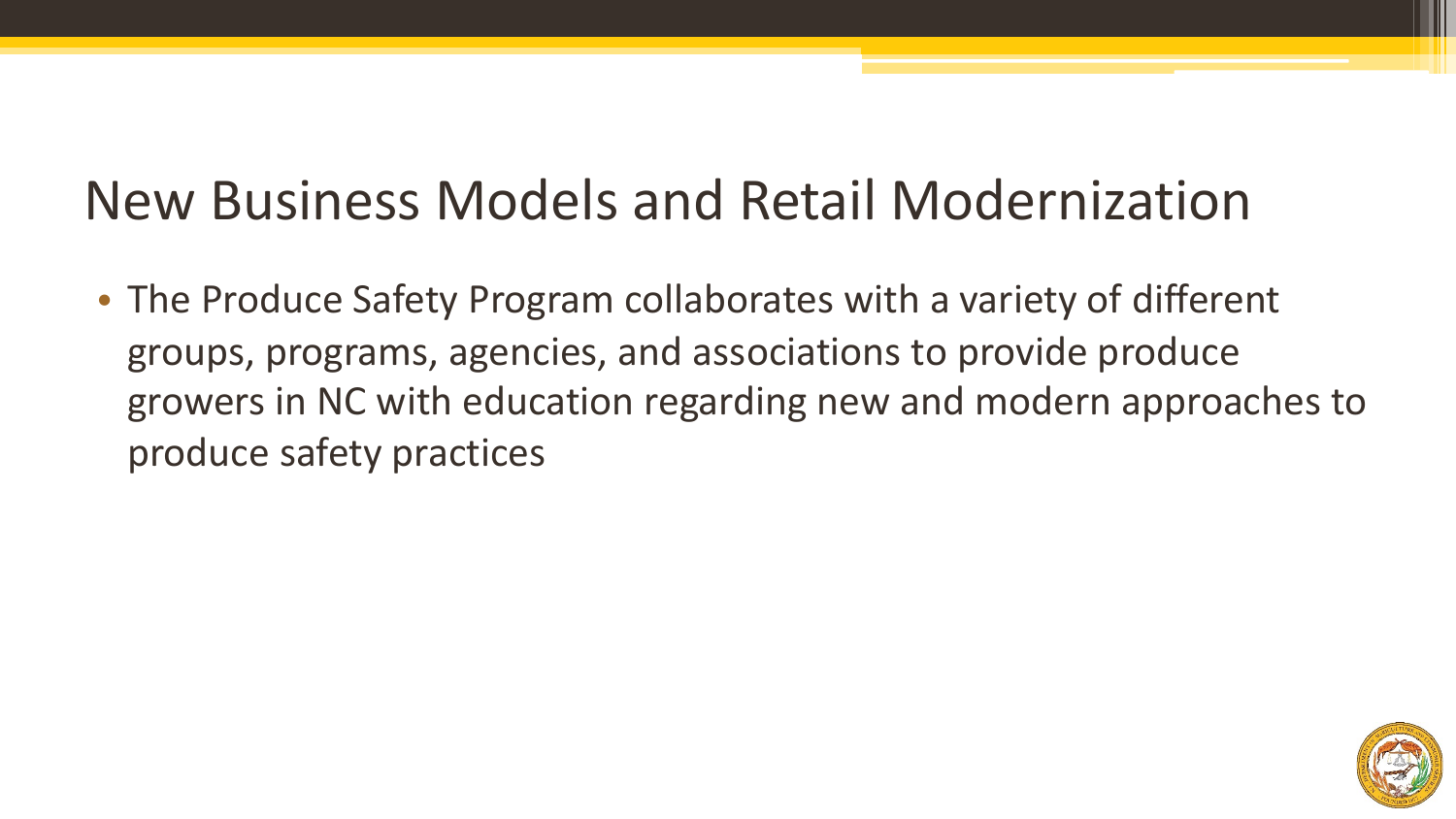#### Food Safety Culture

- The Produce Safety Program is working diligently to help every produce farm in the state be aware of the Produce Safety Rule, understand the importance and significance of food safety practices on the farm, and implement procedures that align with the Produce Safety Rule on their farm
- The work that each and every one of us at this conference do everyday helps build the food safety culture throughout the state